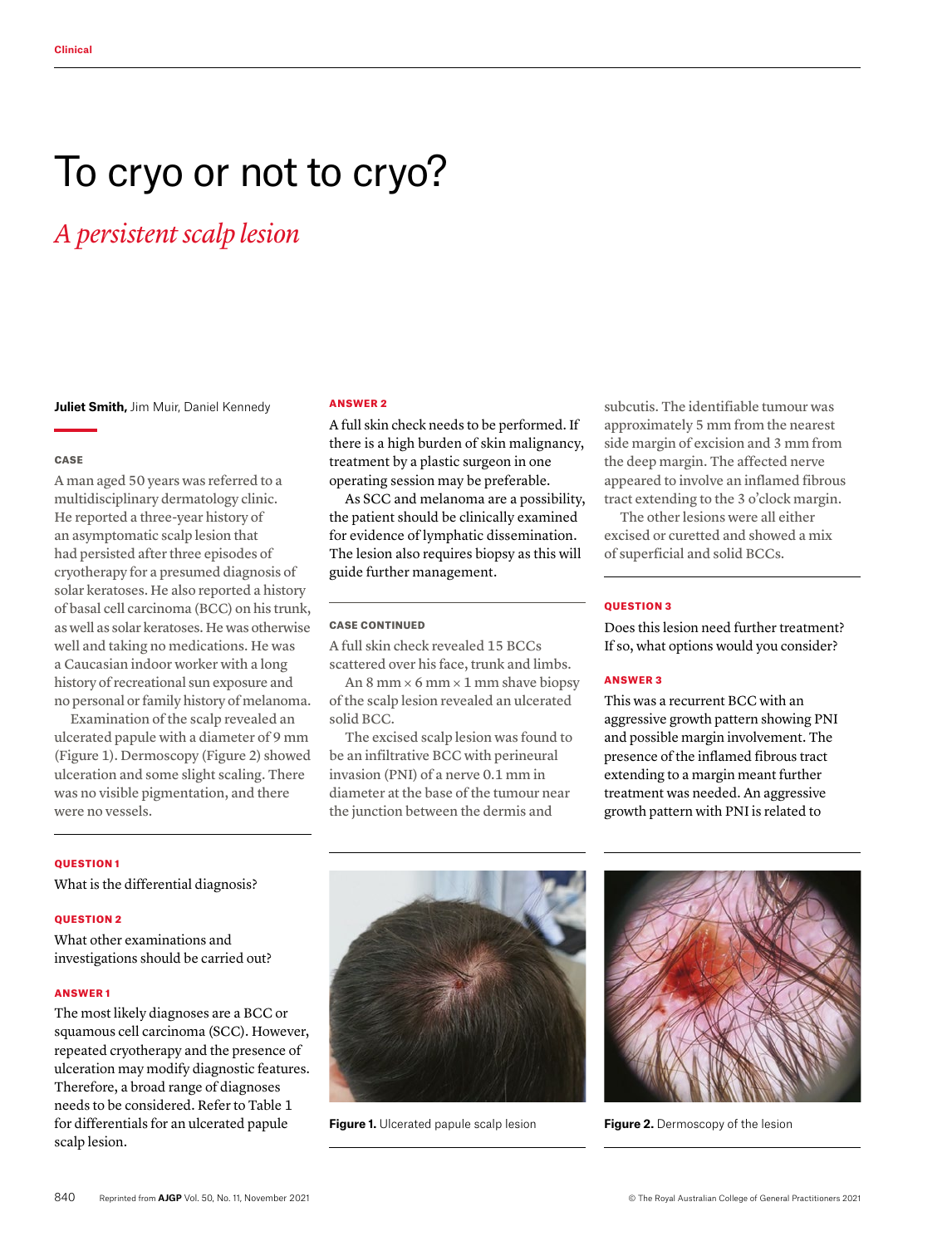| <b>Condition</b>                                         | <b>Clinical features</b>                                                                                                                                                                                                                     | <b>Dermoscopic features</b>                                                                                                                                                                                             |
|----------------------------------------------------------|----------------------------------------------------------------------------------------------------------------------------------------------------------------------------------------------------------------------------------------------|-------------------------------------------------------------------------------------------------------------------------------------------------------------------------------------------------------------------------|
| <b>Basal cell</b><br>carcinoma (BCC)9,10                 | Nodular variant is most common, with pearly white papule<br>with overlaying telangiectasia. Frequently ulcerates, bleeds<br>and becomes crusted in the centre. Other variants may be<br>pigmented, flat or circumscribed red scaling plaque. | • Linear and arborising telangiectasia<br>• Leaflike structures<br>Blue-grey ovoid nests and globules<br>Spoke wheel areas<br>• Focal ulceration and crystalline structures                                             |
| <b>Squamous cell</b><br>carcinoma (SCC) <sup>11,12</sup> | May present as a poorly defined erythematous scaling<br>papule or plaque. Can produce a keratin horn. Ulceration<br>is common. Pain and tenderness is common. May develop<br>over weeks to months.                                           | • Keratinisation with white structureless areas<br>• White perifollicular circles<br>• Blood spots<br>• Variable blood vessels                                                                                          |
| Merkel cell<br>carcinoma <sup>13,14</sup>                | Typically a fast-growing red nodule with a shiny surface<br>and overlaying telangiectasia.                                                                                                                                                   | • Linear, irregular and polymorphous vessels<br>• Poorly focused vessels<br>• Milky pink/white areas<br>· Structureless areas<br>• Architectural disorder<br>• Pigmented structures typically absent                    |
| Atypical<br>fibroxanthoma <sup>15,16</sup>               | Typically occurring on head and neck of the elderly and<br>occurring as a solitary red dome-shaped nodule that may<br>ulcerate, crust and bleed.                                                                                             | • Often presents similarly to a BCC or SCC<br>• Red and white structureless areas<br>• Irregular linear vessels<br>• Absence of yellowish-white opaque scales, hairpin<br>vessels and arborising vessels                |
| <b>Inflamed seborrheic</b><br>keratosis <sup>17-19</sup> | Flat or raised with variable appearance, often a waxy or<br>'stuck on' appearance. Sharply demarcated border, and<br>may have the 'wobble sign'.                                                                                             | • Milia-like cysts<br>• Comedo-like openings<br>• Fissures and ridges<br>• Network-like structures<br>• Cerebriform pattern<br>• Fat fingers<br>• Sharply demarcated borders<br>• Typical hairpin blood vessels         |
| Inflamed actinic<br>keratoses <sup>20,21</sup>           | Initially a poorly defined redness, which then develops<br>keratotic scale. Varied appearance but can develop a flat<br>or thickened papule/plaque with scale/warty surface.                                                                 | • Irregular shape<br>· Surface scale<br>• Erythematous<br>• Dotted vessels<br>• Short shiny streaks<br>• Rosettes                                                                                                       |
| Pyogenic<br>granuloma <sup>22</sup>                      | Grows rapidly and first appears as a painless, shiny red<br>lump. Typically painless but bleeds easily and may ulcerate<br>and form a crusted sore.                                                                                          | • Reddish homogenous areas<br>• White rail lines<br>• White collarette<br>• Varied vascular structures                                                                                                                  |
| <b>Amelanotic</b><br>melanoma <sup>23,24</sup>           | Varied presentation and may begin as asymmetrical<br>macular lesions that may be uniformly pink or red and may<br>have a faint light tan, brown or grey pigmentation at the<br>periphery. The borders may be well or poorly defined.         | • Irregular dots or globules<br>• Irregular pigmentation<br>• Polymorphous vascular patterns including:<br>- milky-red areas<br>- reticular depigmentation<br>- irregular dotted and/or linear vessels<br>- white lines |

# **Table 1. Differential diagnoses for an ulcerated papule scalp lesion**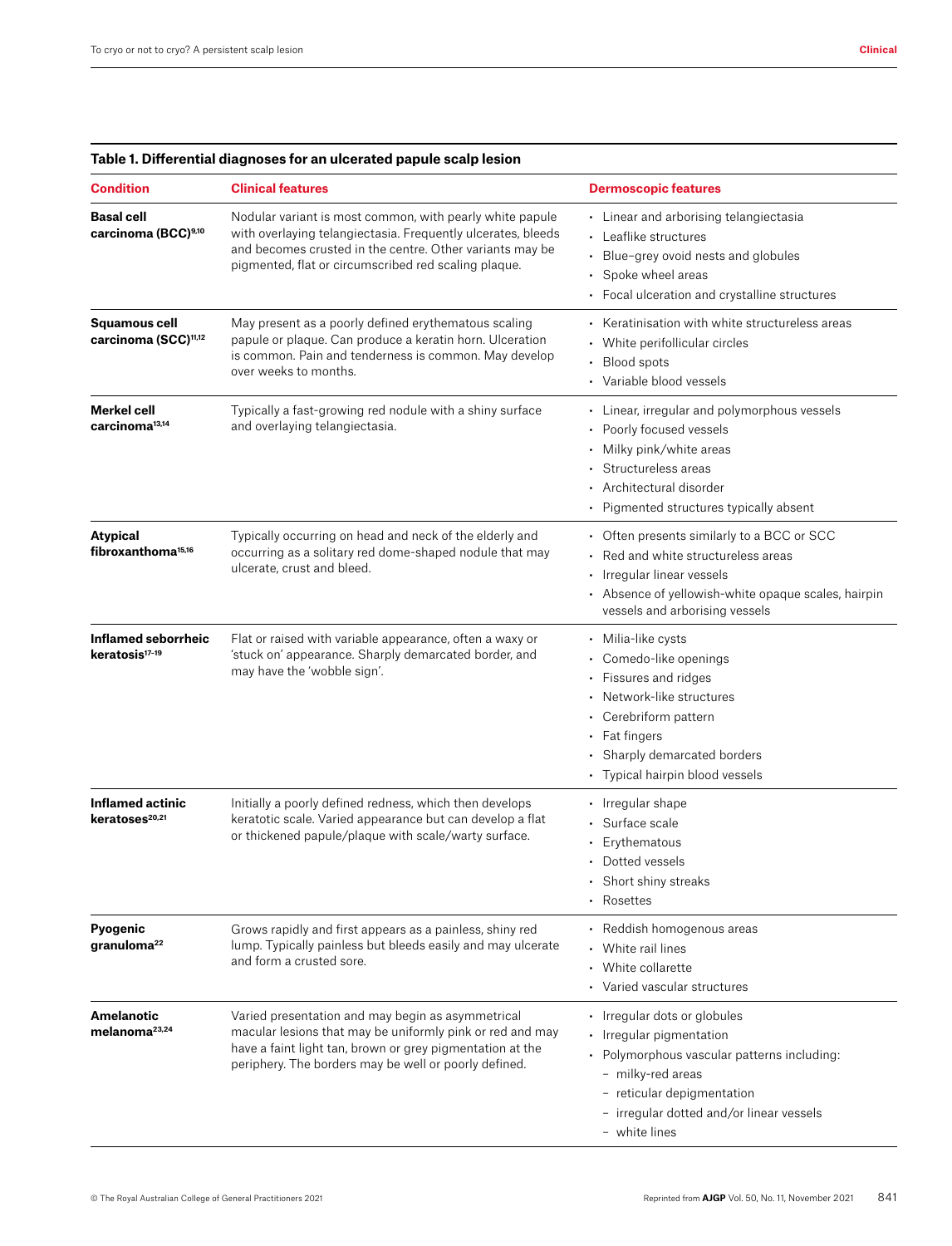heightened risk of locoregional recurrence and poorer prognosis regardless of clear margins on histology.1 PNI is seen in 2–6% of cutaneous head and neck SCC and BCC, and up to 10% of BCC.<sup>2,3</sup>

Adverse features with PNI include:

- **•** large nerve size >0.1 mm
- **•** multiple nerves involved
- **•** extension of PNI outside the tumour
- **•** clinically evident PNI (paraesthesia, numbness, loss of motor function).4

Low-risk features with PNI include:<sup>5</sup> **•** nil motor/sensory changes

- **•** intratumoural PNI
- **•** no large nerve involvement (>0.1 mm)
- on histology **•** no invasion beyond the dermis
- 

**•** no diffuse intratumoural spread. Options for further treatment include:

- **•** wide excision
- **•** Mohs micrographic surgery or other form of margin control surgery
- **•** adjuvant radiation treatment, either as definitive treatment or after re-excision depending on the outcome.

#### CASE CONTINUED

The scar was re-excised, producing a specimen 74 mm × 12 mm × 9 mm ellipse with a 7 mm margin. The defect could be sufficiently closed without the need for a flap or graft, and the surgeon used staples. Histology was reported as

showing scar only with no viable BCC identified, nor evidence of residual perineural disease. Margins appeared well clear around the site.

As the patient's PNI was classified as low risk, radiotherapy was not used, as per discussion with radiation oncology.

#### **OUESTION 4**

What were the indications for wide excision without margin control in the context of this patient?

#### ANSWER 4

A simple wide excision was indicated as there was only one area of possible margin involvement by the perineural spread in one nerve 0.1 mm in size and without definite extension beyond the tumour; therefore, the lesion was classified as low risk.<sup>5</sup> The nerve involvement was asymptomatic and thus is defined as an incidental finding, which is a low-risk feature. PNI that has associated sensory/ motor changes and/or positive imaging is likely to require adjuvant radiotherapy.

Using staples rather than sutures lessens the risk of tissue and hair follicle strangulation.<sup>6</sup> Figure-ofeight pulley stitches (used alone or with staples) are another good option on the highly vascularised scalp.<sup>7</sup> Mohs surgery was unlikely to have conferred a higher

#### **Table 2. Indications for Mohs surgery**

| <b>Tumour feature</b>                                | Location                                                                                                                                                                                                         |
|------------------------------------------------------|------------------------------------------------------------------------------------------------------------------------------------------------------------------------------------------------------------------|
| Tumour in high-risk area                             | High-risk areas (central face, nose,<br>lips, eyelids, eyebrows, periorbital skin,<br>chin, mandible, ears, preauricular and<br>postauricular areas, temples, hands, feet)<br>Site of previous radiation therapy |
| Tumour size ≥10 mm                                   | Areas of the face, neck or scalp not<br>mentioned above                                                                                                                                                          |
| Tumour size >20 mm                                   | Trunk or limbs                                                                                                                                                                                                   |
| Tumours with aggressive pathological features        | Anywhere                                                                                                                                                                                                         |
| Recurrent tumour                                     | Anywhere                                                                                                                                                                                                         |
| Tumour with poorly defined borders                   | Anywhere                                                                                                                                                                                                         |
| Tumour occurring in patient with<br>immunocompromise | Anywhere                                                                                                                                                                                                         |

cure rate, so while it is a good choice for cosmetically and anatomically sensitive areas, and where tissue preservation may be of concern, it is a labour-intensive and costly procedure and was deemed unnecessary in this instance.

Some indications for Mohs surgery are outlined in Table 2.8

#### **Key points**

- **•** Cryotherapy may obscure clinical and dermoscopic features; if a lesion does not respond as expected, a biopsy is recommended.
- **•** A full skin check should always be performed when a patient presents with an index lesion, as solar-induced skin malignancy often occurs in multiples.
- **•** In BCC management, aggressive features and/or PNI warrant multidisciplinary care (including radio-oncology), even if the specimen has clear margins.

#### **Authors**

Juliet Smith BMed, RACGP Registrar, Banyo Clinic, Brisbane, Qld Jim Muir MBBS, FACD, Dermatologist, Mater Hospital, South Brisbane, Qld Daniel Kennedy MBBS, FRACS, Plastic and Reconstructive Surgeon, Mater Hospital, South Brisbane, Qld Competing interests: None.

Funding: None.

Provenance and peer review: Not commissioned, externally peer reviewed.

Correspondence to: juliet.smith1@sydney.edu.au

#### **References**

- 1. Han A, Ratner D. What is the role of adjuvant radiotherapy in the treatment of cutaneous squamous cell carcinoma with perineural invasion? Cancer 2007;109(6):1053–59. doi: 10.1002/cncr.22509.
- 2. Mendenhall WM, Amdur RJ, Hinerman RW, et al. Skin cancer of the head and neck with perineural invasion. Am J Clin Oncol 2007;30(1):93–96. doi: 10.1097/01.coc.0000251224.16075.60.
- 3. Jackson JE, Dickie GJ, Wiltshire KL, et al. Radiotherapy for perineural invasion in cutaneous head and neck carcinomas: Toward a risk-adapted treatment approach. Head Neck 2009;31(5):604–10. doi: 10.1002/hed.20991.
- 4. Gupta A, Veness M, De'Ambrosis B, Selva D, Huilgol SC. Management of squamous cell and basal cell carcinomas of the head and neck with perineural invasion. Australas J Dermatol 2016;57(1):3–13. doi: 10.1111/ajd.12314.
- 5. Gupta A, Veness M, De'Ambrosis B, Selva D, Huilgol SC. Management of squamous cell and basal cell carcinomas of the head and neck with perineural invasion. Australas J Dermatol 2016;57(1):3–13. doi: 10.1111/ajd.12314.